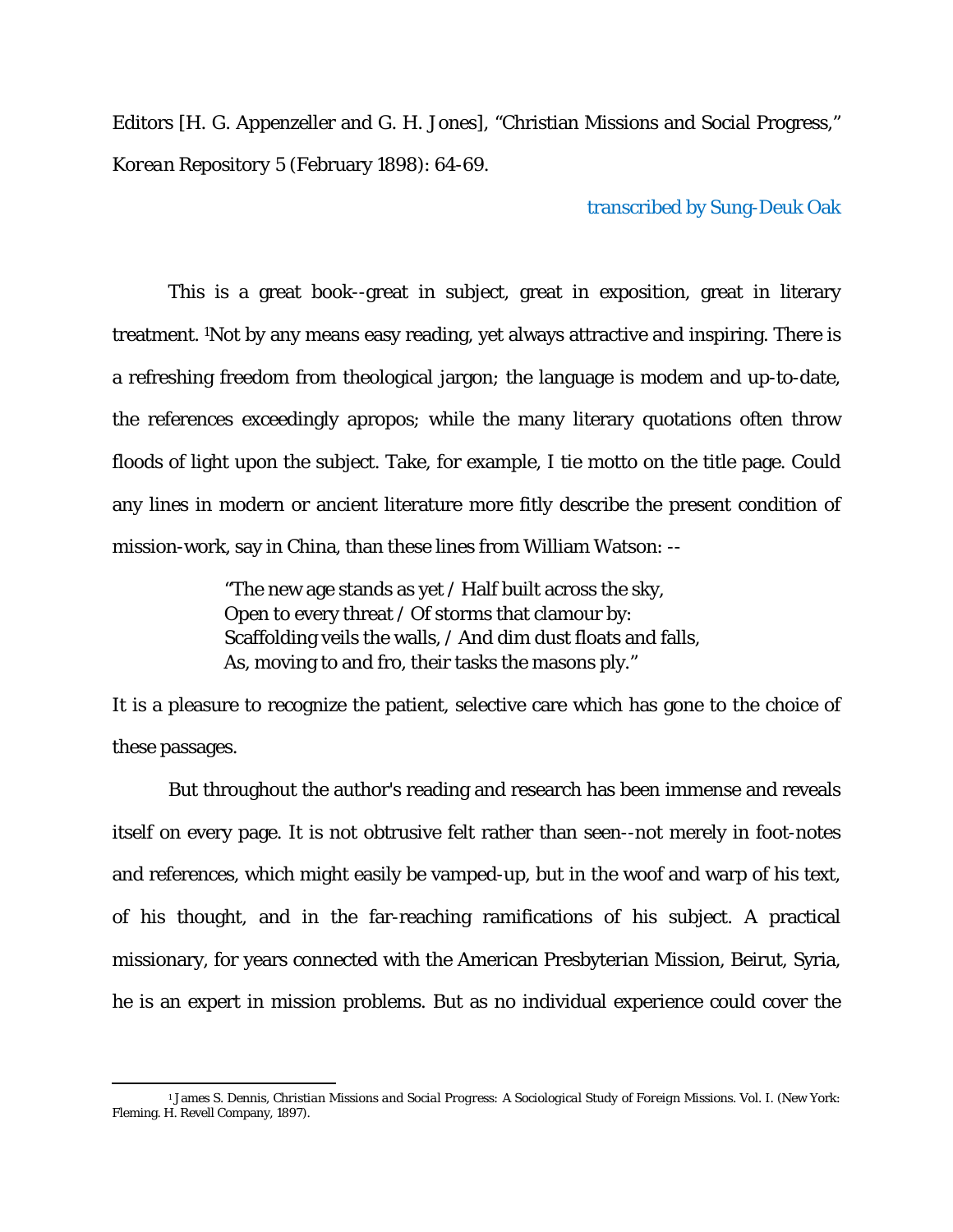whole field, so no mission-field could supply the data indispensable for such a study as the part played by Christianity in the social progress of the world. <64/65>

It was apparent from the scope of the subject, and the range of data required to treat it intelligently and with any basis of authority, that no adequate discussion was possible without much fresh and explicit information. The effort was made to obtain this not only from the current literature of missions, but directly by correspondence with missionaries in all parts of the world. A carefully prepared circular, with detailed questions upon special aspects of the theme, was sent to over three hundred missionaries, representing various societies in many lands. The replies were of the greatest value and pertinence, and gave the author an abundant supply of data from which to collate his subject-matter and upon which to establish his generalizations.<sup>2</sup>

Upon the facts thus obtained he brought to bear a strong philosophic mind and fine gifts of insight, analysis and generalization. His reading enabled him to appreciate their bearing upon current sociological discussions and to state them in terms which makes them acceptable to students of' every kind. It is not a surprising result in his work that the author

Has been led in the course of these studies to give to Christianity more firmly than ever his final, unreserved and undivided allegiance as an authoritative and divinely accredited system of truth, full of salutary guidance and uplifting power to humanity.

Nor that, in contrast with the social results of the ethnic religions

The comparison has seemed to the writer to be fruitful in results which were favorable to the Christian religion and virtually to substantiate its divine origin, superior wisdom and moral efficiency.

It is noteworthy however, that while awarding the palm to Christianity the writer can still speak of the ethnic religions with appreciation and respect. The "Confucius-is-in-

 2 Ibid., Preface, vii. The next quotations are from the preface.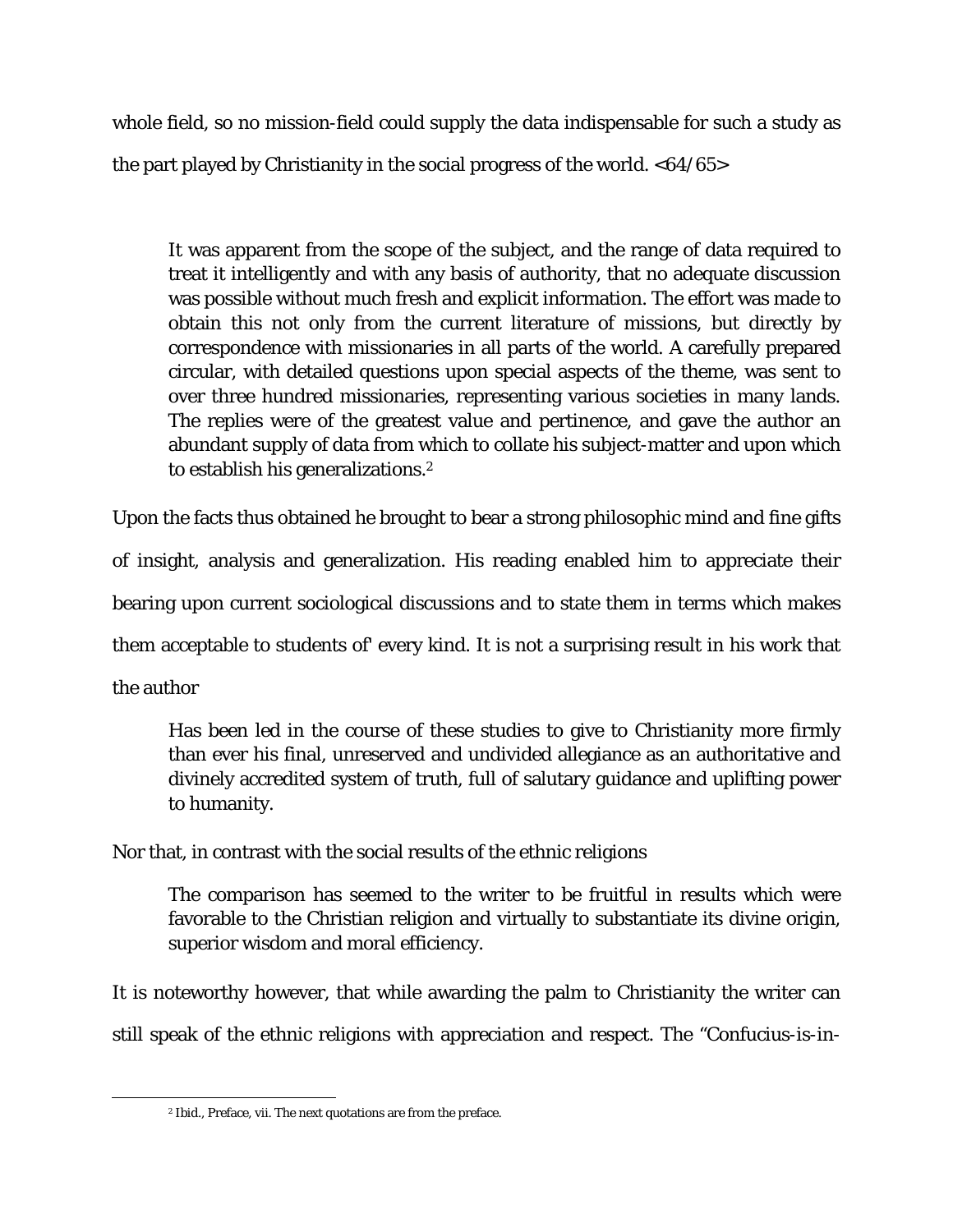Hell" spirit nowhere finds expression. True, he uses such a jarring phrase as "false religions," with its suggestion of *petitio principii* but one soon finds that it is rather the final result of careful and prolonged examination--an expert opinion--than the cheap abuse of smug, self-satisfied phariseeism. It is well to be assured on such a point, otherwise no confidence could be anywhere placed in his reasonings or results.

That there are plain traces of truth in all the prominent ethnic systems of religion is a fact which is too evident to admit or denial. This is manifested in much of their ethical teaching and in their adjustment of the duties of human relationships, yet it is just in these respects that some of their most serious failures are observable. It is because the religious basis of their ethics is so defective that the practical outcome is so disappointing. … Primitive revelation, with its emphatic re-statements covering many centuries in time and reasoning mankind through various direct and indirect instrumentalities, was a mighty and pervading religious force in early history. It lingered long and worked deeply in human experience. Truth dies hard if, indeed, it ever dies. Half truths and even corrupted and overshadowed truths, can influence men, although partially and uncertainly, in the direction of a sound religious faith. Men are made brave and courageous and often ready for martyrdom, by which conviction concerning half truths. The truth sometimes survives and even lives long in an atmosphere of <65/66> corruption and degeneracy. Again, it will kindle an earnest aspiration for reform, and a new religion appears in history, but likely to be imperfectly furnished and so in alliance with error that it can do little for the spiritual and moral good of mankind. … Monotheism having been cast aside or deserted, something must take its place in the presence of the awful and mysterious phenomena of nature. It may be pantheism or polytheism or nature worship in its varied forms. Man then devises-not necessarily in any dishonest or insincere spirit--a religion of his own, for himself or his family or his tribe, according to the conception which he forms of his needs and in harmony with his own philosophy of nature.

The genesis of false religions is, therefore, to be found in the desertion and corruption of the true, and in man's urgent but unavailing struggle after some substitute for what he has forsaken. They are to be traced to treason and surrender in the religious citadel of human history. It is a story of "many inventions" in order to recover what has been lost or forfeited. … There is primitive truth lingering in the consciousness and in the religious environment of all races. There is the natural conscience, and, above all, there is the free Spirit of God with immediate access to every soul. God is not bound, and His truth, if He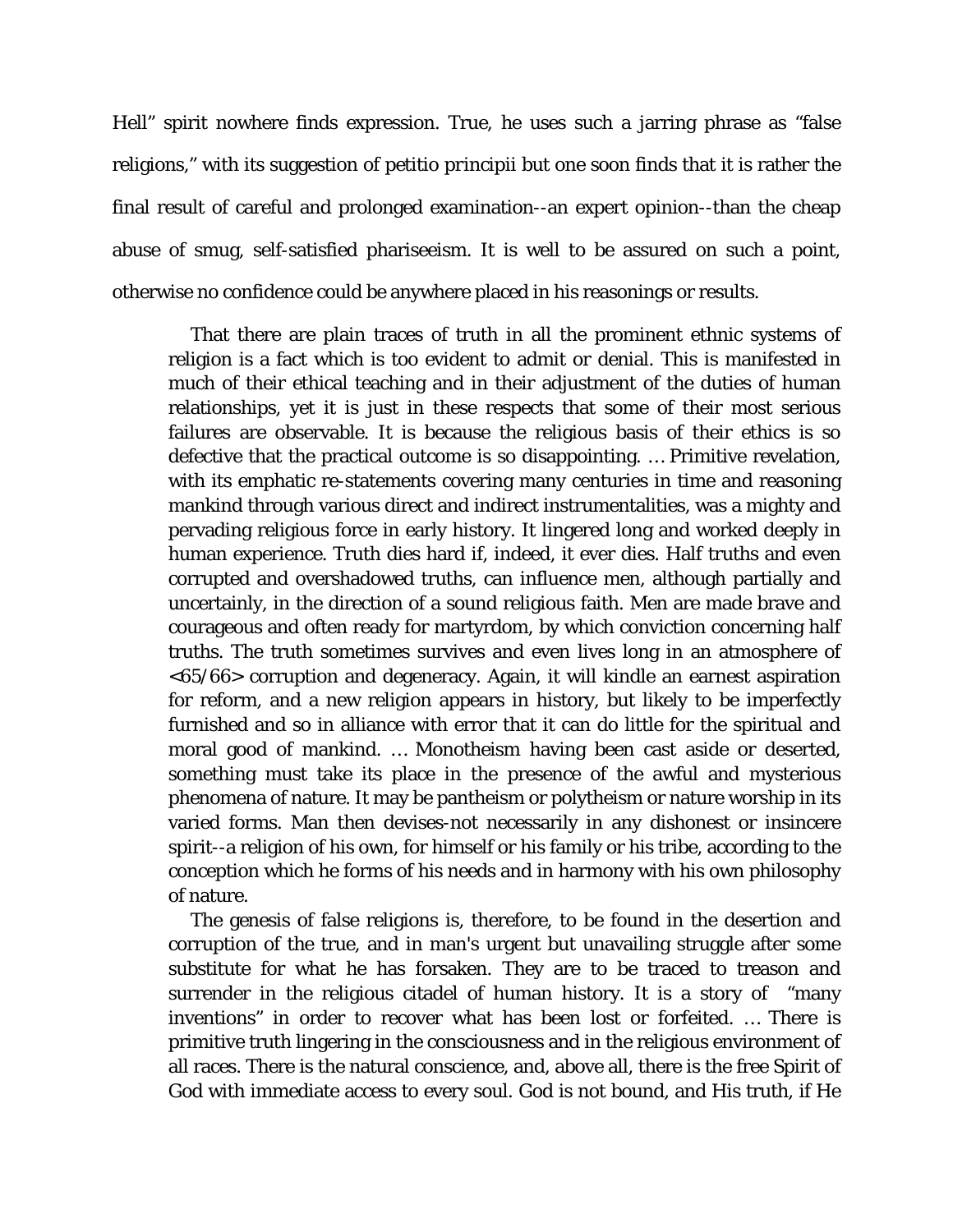wills, can be so brought home to the moral nature of man by the monitions of the Spirit, with or without external means, that the saving act of faith may occur even in a partially instructed soul, for whose benefit the atoning work of Christ may be made available by divine mercy.

In justice to the author's position it is perhaps only right to add the sentence which immediately follows, defining and limiting as it does the opinion expressed in the last few lines of this long quotation.

"This is not," he says, "universal salvation for the heathen; it is, unhappily, the writer fears, merely, a possibility, and only such for those faithful souls who are humble, and loyal to light and privilege. The rest shall be judged justly in view of the light, and that alone, which they have sinfully ignored and rejected."

The present writer has made this long excerpt in order to present clearly and distinctly the author's qualifications for the task he has undertaken. It would be a poor recommendation and would inspire but little confidence in the candid reader, were the writer unable to acknowledge and recognize some power of goodness and earnestness even in the "false religions." He can and does make ample acknowledgement of the part they have played in the history of humanity and by so doing contributes largely to one's confidence in the essential truth and justice of his conclusions.

The origin of the book is interesting. The subject was not of the author's choosing, although his reading and thinking had for long been upon these lines. It was suggested to him by the students of Princeton Theological Seminary, especially by members of the Sociological Institute and of the Missionary Society of the Seminary. It is symptomatic of much that the suggestion should emanate from such a source. It indicates, for example <66/7> the strong spiritual and intellectual practicality of the men and the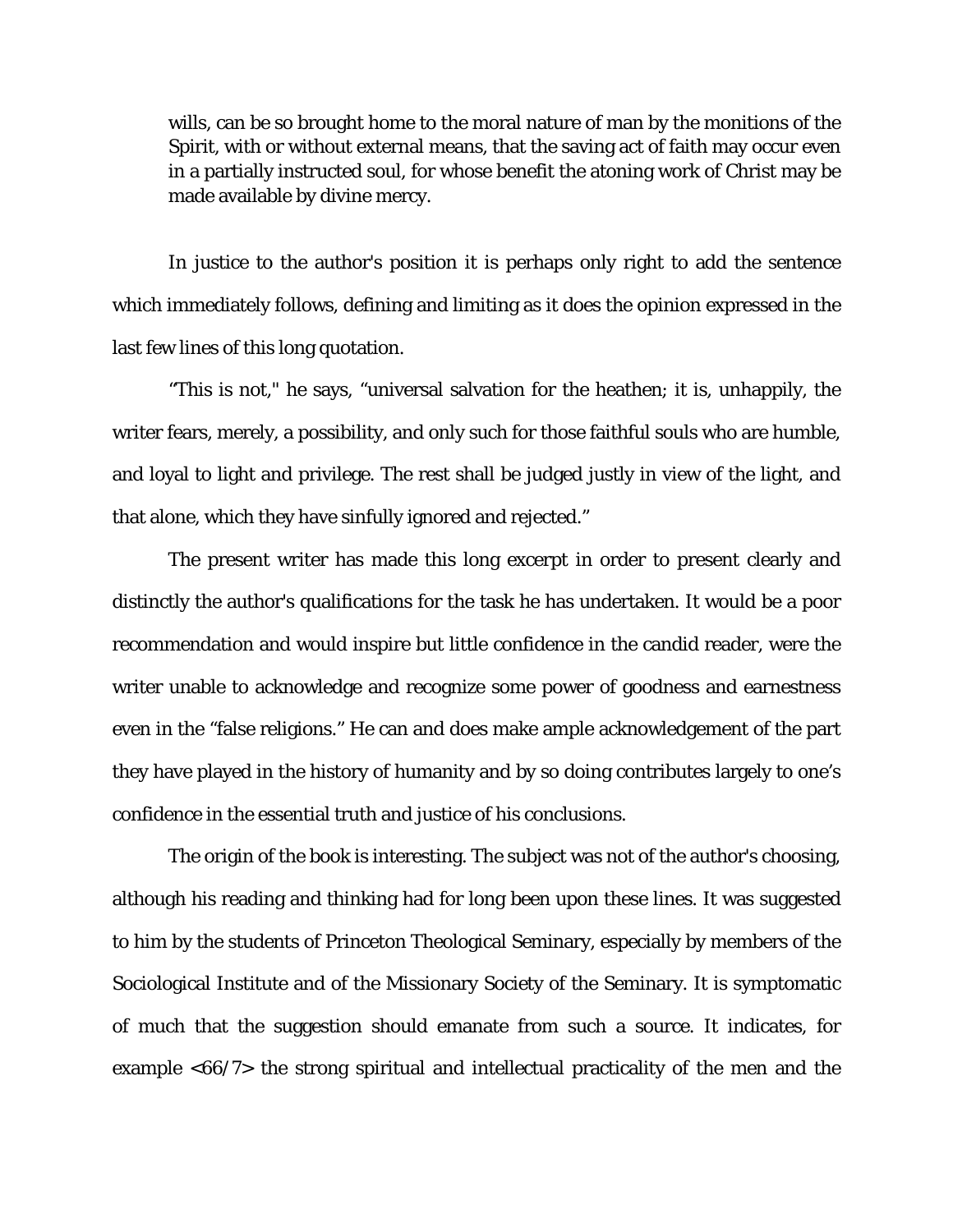strength and depth of their realization of the world-wide mission of the Church. In this must be the brightest augury of final success.

"'Christian Missions and Social Progress" is a work in two volumes, of which only the first has come to hand. The complete work is designed to contain six lectures, with an appendix. The titles in Volume I. are The Sociological Scope of Christian Missions; The Social Evils of the Non-Christian World, Ineffectual Remedies and the Causes of their Failure; Christianity the Social Hope of the Nations. Vol. II. will contain The Dawn of a Sociological Era in Missions; The Contribution of Christian Missions to Social Progress, and an exhaustive statistical survey of Foreign Missions throughout the world in a series of classified tables. In both volumes there are elaborate bibliographies, indices, synopses of lectures, etc., and a series of capital photographs which not only illustrate the text but materially aid in the understanding of the subject.

Limitations of space will not permit us to dwell much longer upon these lectures, greatly as we would like to do so. There is one point, however, so fundamental to the conception of the book, that it cannot be overlooked even in a review. What is the author's definition of Sociology? And what relation would be established between it and Christianity? Sociology is the science which treats of the general structure of society, the laws of its development, and the progress of civilization. Christianity is the system of doctrines and precepts taught by Christ. Sociology deals with positive and knowable data, and proceeds by strict scientific law. Christianity sets in the power of a new life. No two things could at first sight differ more diametrically, or have less in common.

His definition of Sociology can hardly be quoted here, but his method of union is the old one of widening the accepted definition and this along lines made familiar to us by Mr. Benjamin Kidd. "Mr. Benjamin Kidd is correct in his contention that the religious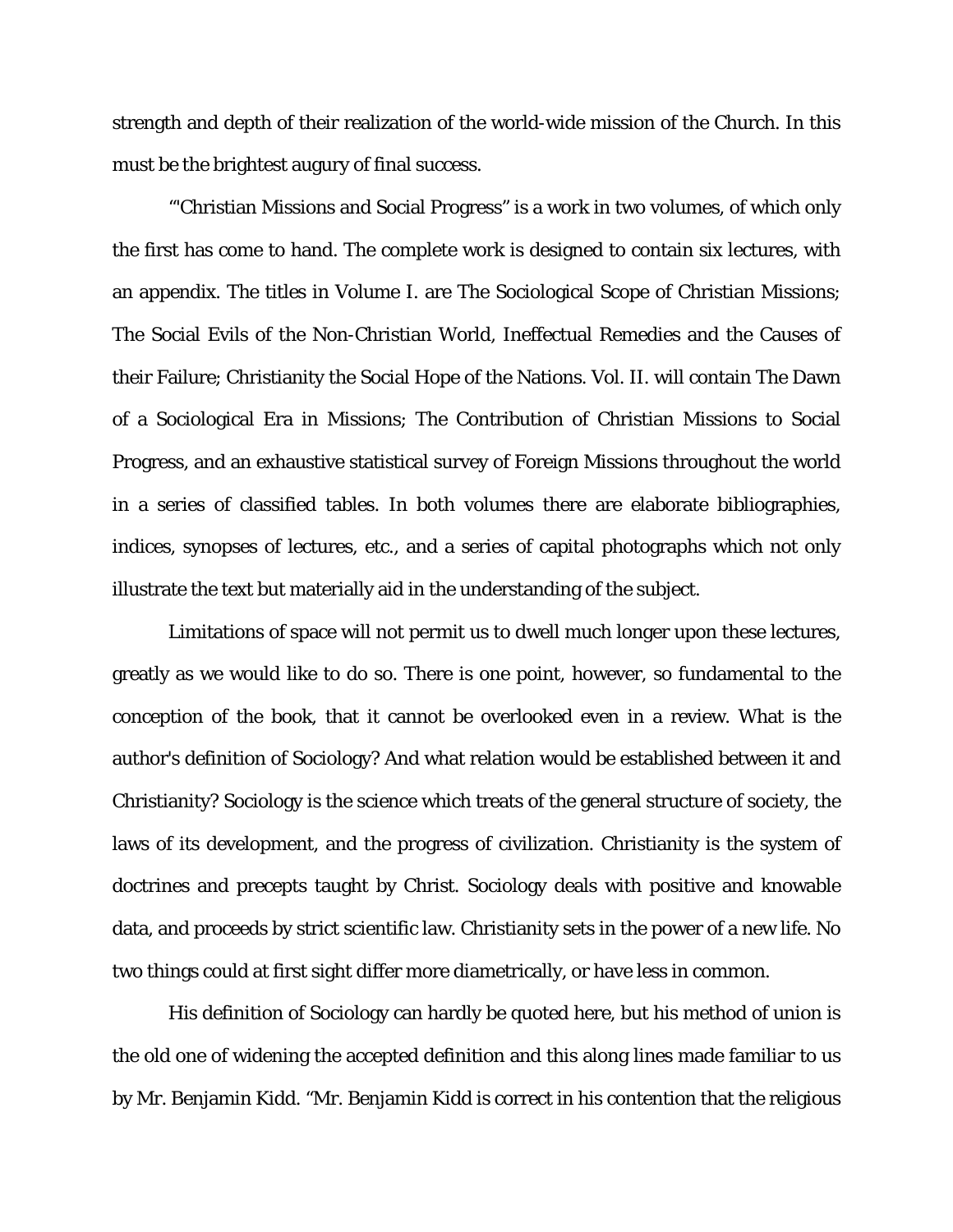forces of history, emphasizing as he does those distinctively Christian, are necessary factors in a full and rounded social evolution." This method of enlargement is not in itself objectionable. It is one with which Science is perfectly familiar, but it is one which calls for very jealous scrutiny. There is always a suggestion of special pleading and of weakness about it, altho of course it may be the legitimate result of enlarged intelligence. In the present instance and to the reviewer, the broadened connotation appears perfectly justified. Just as the "dismal science" has widened her borders and now includes the <67/8> human factor, so Sociology must widen and reckon with the spiritual. But for the full discussion of this point readers must refer to the lecture in volume I.

Lecture II is the saddest possible reading.—It deals with the social evils of the non-Christian world and simply defies all efforts at effective summarization. The author, however, has attempted to help his readers by treating these evils in groups which he labels respectively, the Individual group, the Family group, the Tribal group, the Social group, the National group, the Commercial group and the Religious group.

Lecture, III passes in review some remedial expedients which have been applied to the evils catalogued in the previous lecture. It does not assert that they are in every instance inherently and necessarily without value, but that in view of the ordinary tendencies of human nature, they are found to be for the purposes of social reconstruction defective and misleading, incompetent to cope with the difficulties and demands of the environment, unless pervaded and directed by the moral power and spiritual enlightenment of Christian ideals. With a view to test the social fruitage of these agencies apart from Christianity, the following propositions are discussed: I. Secular education apart from Christian truth does not hold the secret of social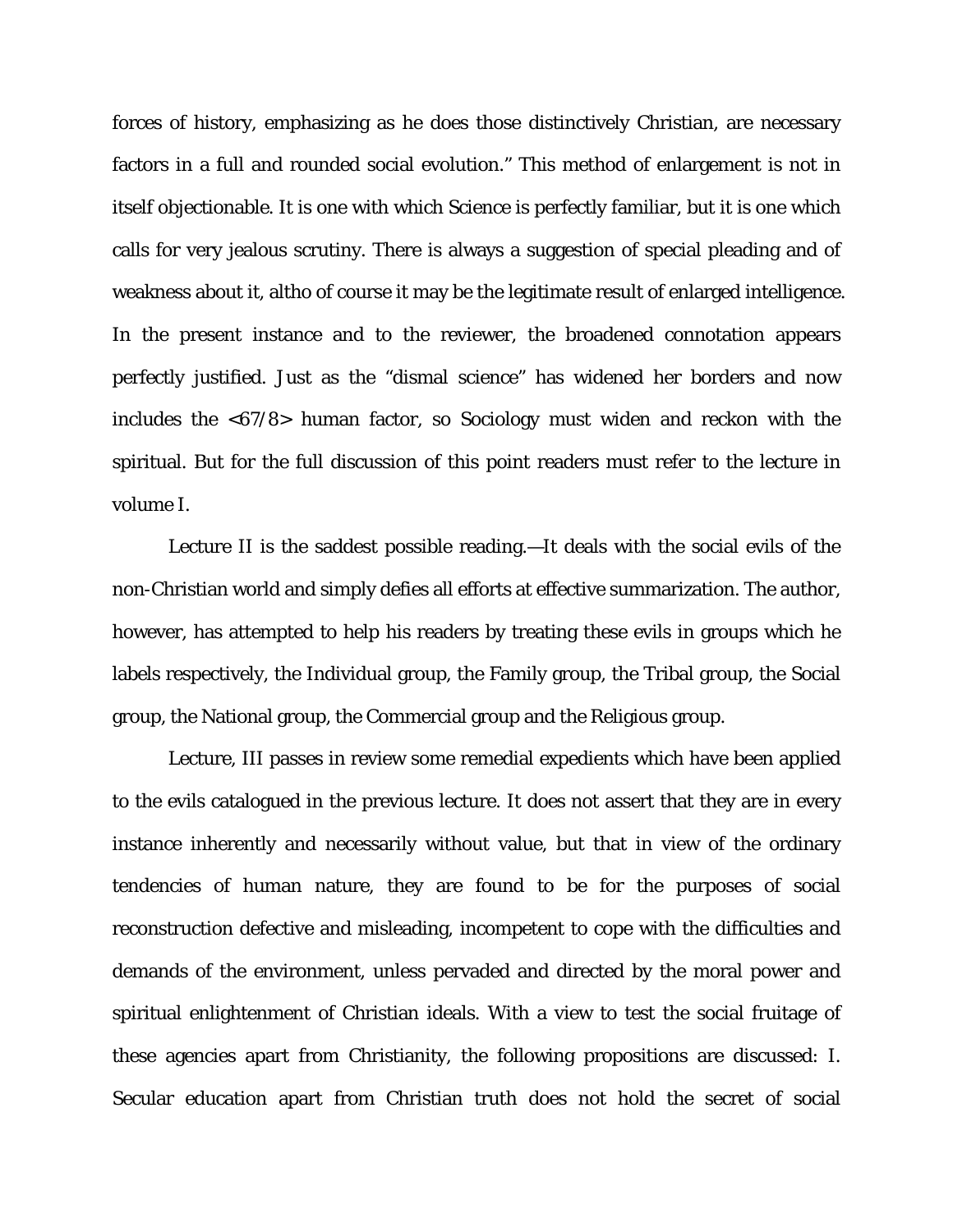regeneration. II. Material civilization, as exemplified in temporal prosperity, artistic luxury and commercial progress, cannot guarantee the moral transformation of non-Christian society. III. State legislation in and by itself, apart from Christianized public sentiment, is not an effective instrument of social righteousness. IV. Patriotism cannot be trusted to insure the moral or political reform of non-Christian peoples. V. The moral forces of ethnic religions are not capable of an uplifting and beneficent renewal of society.

In Lecture IV the need of a supernatural remedy for the evils of non-Christian society is asserted and advocated, and the adaptation of Christianity to wage a beneficent and effective crusade against the moral lapses and social cruelties of heathenism is argued under the following heads: I. Christianity alone offers the perfect and final solution of the problem of sin; II. It provides a new and powerful motive in the moral experience of mankind; III. It suggest new views of society; IV. The code of social ethics advocated in Christianity is an immense improvement upon that which prevails under any ethnic system of religion; V. Christianity introduces new moral forces into heathen society especially the noble impulse to missionary service. VI. Philanthropic ideas are generated and quickened into activity by the entrance of Christian teaching and example <68/9> among non-Christian peoples; VII. Historic Christianity declared to be equal to the task above outlined.

In bringing this notice to an end the reviewer would like to express his own sense or indebtedness to the author. He has found the book most interesting to read and very provocative of thought. Deeply interested in missions, of which he has seen a great deal, with some store of facts of his own, and with a strong belief in the social mission of Christianity, it has been his great joy and privilege to travel rather extensively in this